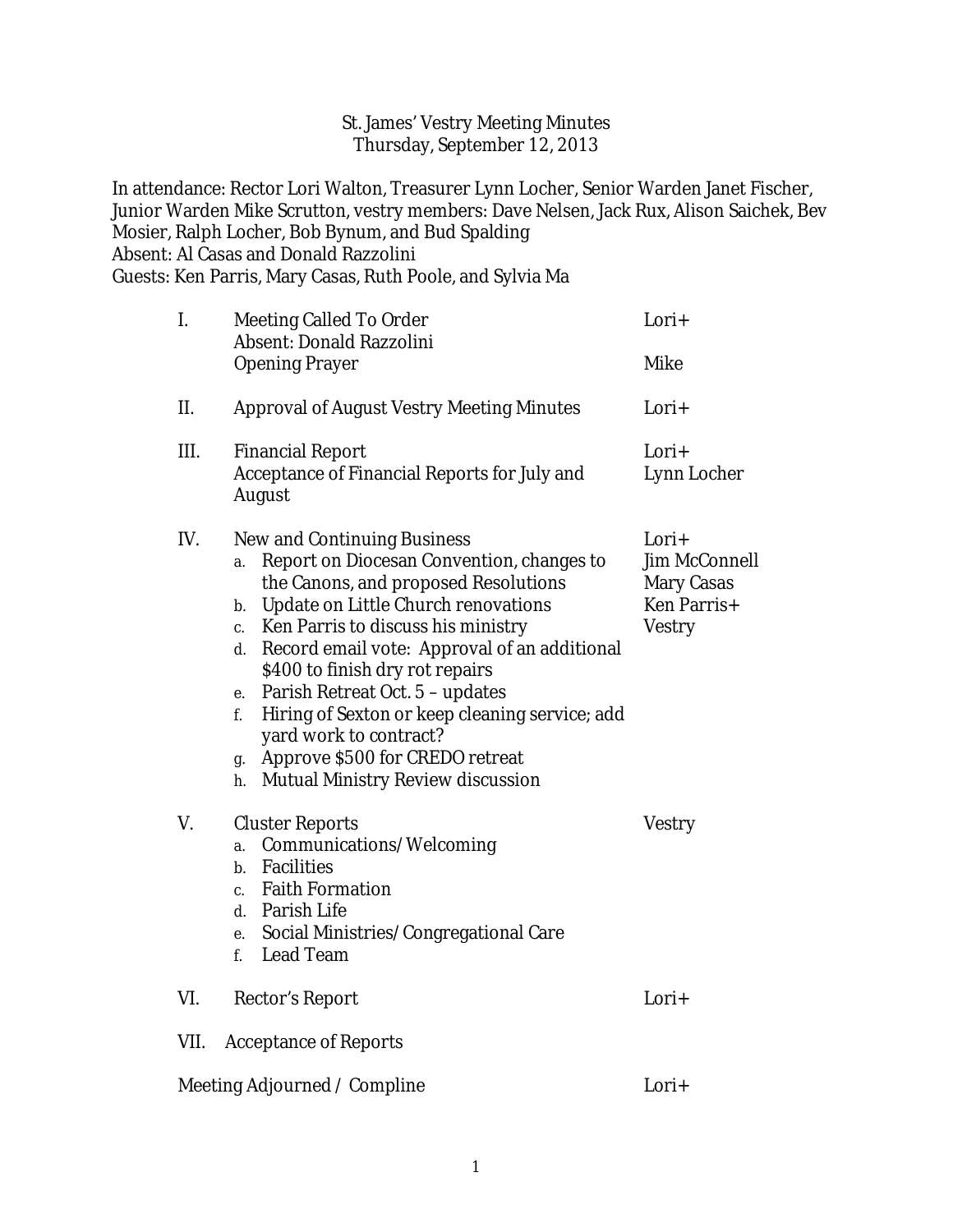Lori Walton called the meeting to order, and Mike Scrutton led the opening prayer.

August Vestry Meeting Minutes

- Thank you to Bev Mosier for taking the minutes at the August meeting
- Motion was made to accept the August 8, 2013 vestry meeting minutes as submitted. Moved by Bud Spalding, seconded by Ralph Locher. Motion approved.

Financial Reports

- July Financial Reports
	- o Operating cash \$45,461.44, Building cash \$47,184.63, Special interest total - \$223,023.09.
	- o Pledge payments were 13% below budgeted, which is greater than at this time the last two years.
	- o The operating expenses do not reflect the second payroll payment of the month.
	- o Motion was made to accept the July financial reports as submitted. Moved by Dave Nelson, seconded by Bud Spalding. Motion approved.
- August Financial Reports
	- o Operating cash \$45,266.02, Building cash \$36,247.62, Special interest total - \$220,895.25
	- o Pledge payments were 9.7% below budgeted.
	- o We received two stop transfers in September.
	- o We ended the month \$4,466.92 income greater than expenses. However, the expenses do not include the second payroll payment of \$5,706, which is usually included in the August finances. If we had paid that in August, we would have ended the month in the red.
	- o We have been getting payroll statements approximately twoweeks after the end of the pay period. This is a problem, and could impact our ability to close out the books in a timely fashion at the end of the year.
	- o This is the first month that Stephanie Green's salary appears in the financial reports.
	- o We also did not receive a bill from the janitorial service.
	- o Motion was made to accept the August financial reports as submitted. Moved by Bev Mosier, seconded by Janet Fischer. Motion approved.

Update on the Little Church Renovations

- Construction has begun in the Little Church sacristy and furnace room
- According to the contractor, Cowan Construction, the sink and cabinet has to be removed in order to do the electrical work. When the cabinet is removed, the cabinet cannot be re-installed due to age. The cabinet and sink will need to be replaced.
- Ruth Poole, Joan Roberts, and Mary Casas talked to Home Depot and received a rough estimate on the cost of a new cabinet, counter, and sink/faucet.
- A new window will also be installed in the sacristy.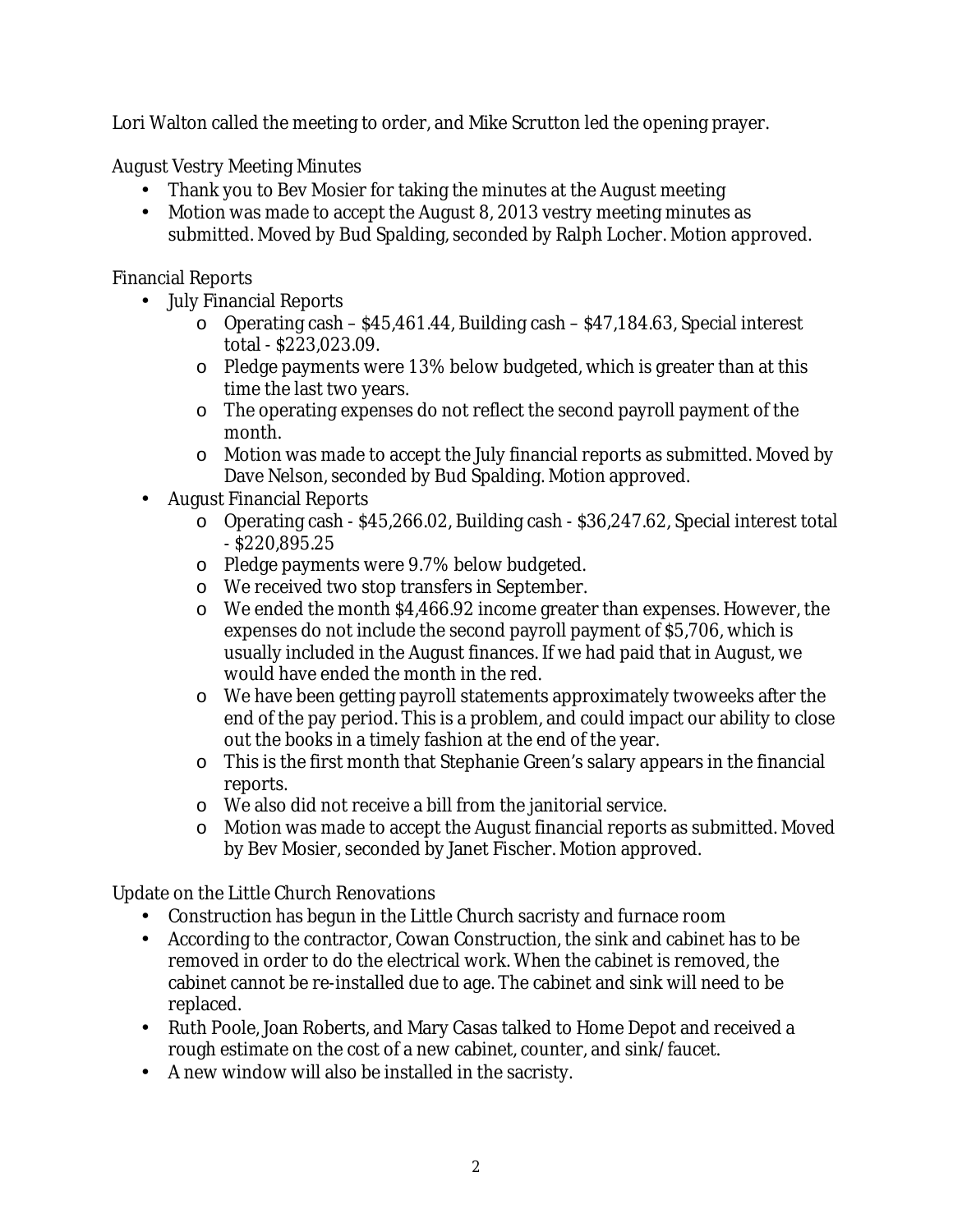- The Altar Guild would like to have a cabinet with countertop installed under the window to replace the folding table, along with a pantry to house the vacuum, ladder, fan, etc. This would provide storage room not only for us but some space for the Philippine Independent Church as well.
- For the St. James' closet, would like a shelf on the top for AV equipment, rods for our hangings, and space for the Pascal candle
- For the closet used by the Philippine Independent Church, the original shelving will be reused, but Mary Casas will contact the PIC to ask if they have any requests regarding shelving placement.
- Laminated wood flooring has been donated to use in the sacristy. The flooring will go on top of the existing tile flooring. The flooring will go in after the cabinets have been installed.
- It will take 4 to 6 weeks to get the cabinets once they have been ordered.
- Cowan Construction will be done with the project before the cabinets arrive. However, they offered to come back if they are not involved in another project. This has been budgeted in the request.
- The estimated total cost is \$5000 for the counters, cabinets, sink/faucet, and rods, and labor
- Mary will ask if the Philippine Independent Church would like a lock installed, with the condition that St. James' will have a key.
- Existing funds there is \$1,199.84 in the Special Interest Altar Guild fund, and a donation of \$1,000 for the Little Church sacristy cabinets. There is also \$6867 available in Memorial Donations
- Is this to be in addition to the \$100,000 already allocated to the Little Church? This was not one of the top priorities for the vestry for the renovation. If this is taken out of the \$100,000, does something else drop off the list? We could do one of three things: take the money out of the \$100,000 now and deal with any shortfall later, or find \$4,000 out of special interest now, or split the cost between special interest/donation and \$100,000
- Motion was made to use the \$1,000 donated for the cabinets, along with \$4,000 from the \$100,000 previously allocated for the Little Church restoration, for the new cabinets in the sacristy of the Little Church. Moved by Mike Scrutton, seconded by Jack Rux. Motion approved.

Diocesan Convention

- There are 5 resolutions that have been submitted and 3 resolutions from the floor. They range from the Diocese divesting from fossil fuels to gun safety to recognizing two people from the 1800s for lesser feasts and fasts.
- There is a resolution asking the Diocese to commit to engaging in education around certain topics – human trafficking, immigration, the environment, and disaster preparedness.
- Canon changes
	- o It used to be that the Standing Committee was responsible for compensation for the bishop and the CFO. The chancellor is saying that goes against state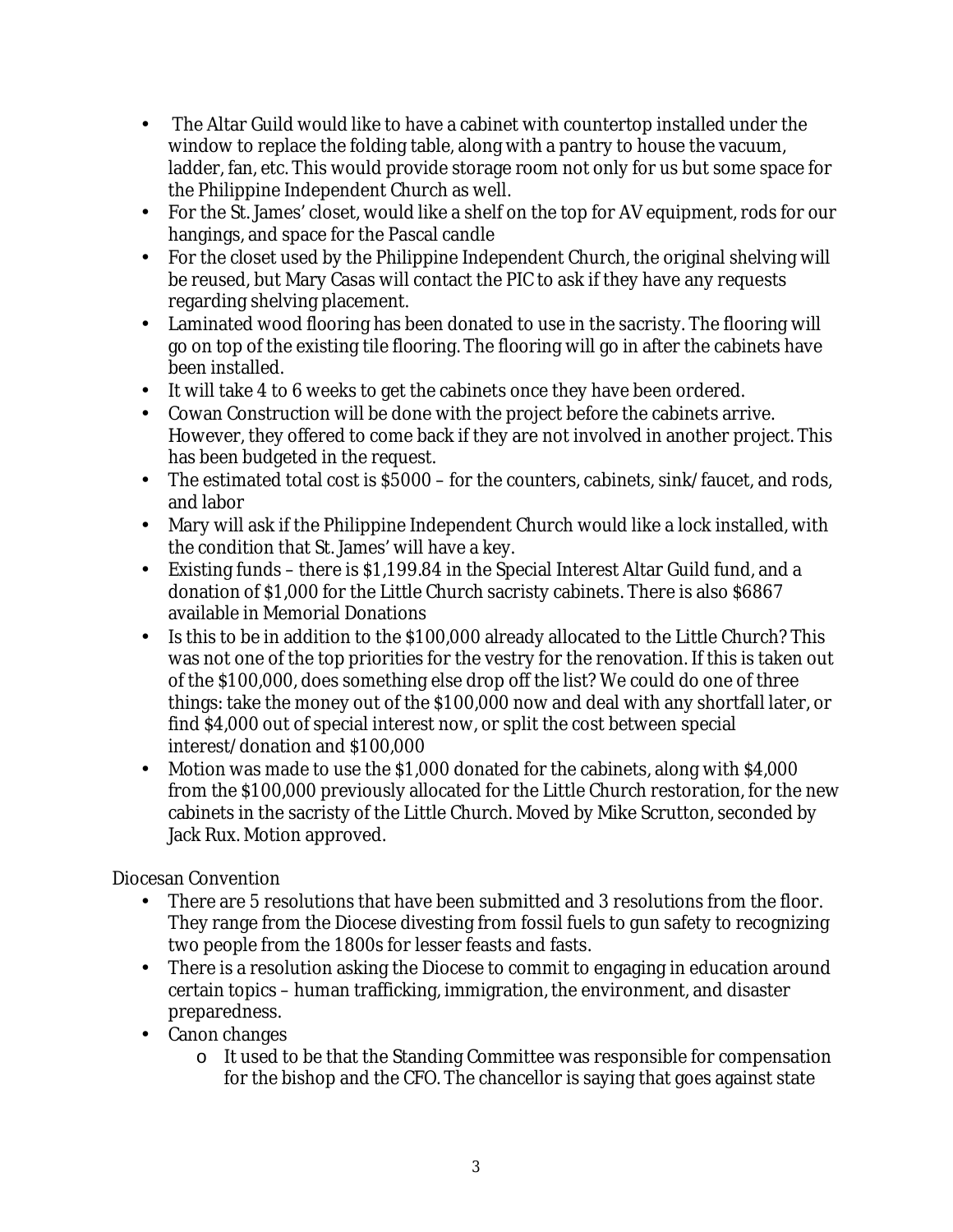law, so there is a canon change to transfer the responsibility from the Standing Committee to the Executive Council.

o Right now the canons say the chancellor is the chancellor of the Bishop and the Diocese wants it to say the chancellor is the Diocesan chancellor.When there is a conflict who gets the lawyer? The lawyer is against the canon change. The lawyer is opposed to it because he says the Bishop is the Diocese, and you can't separate the Bishop from the Diocese anyway. To make this change in a canon that has been in existence since 1847 would do unforeseen damage.

Ken Parris – Overview of some of the ministries he is working on

- Being at St. James' allows Ken to engage in the liturgical life of a parish as well as the everyday life of a parish
- Ken has been working in institutional chaplaincies for the last several years so he hasn't had a place to exercise his liturgical functions.
- Ken retired from the police department in November, but considers the Deaconate his full time job. He has institutional ministries that he maintains that keep him busy. He is a law enforcement chaplain for the Oakland Police Department and is a sheriff's chaplain for the Alameda County Sheriff's Department.
- His office hours at St. James' will be on Mondays. You are welcome to contact Ken on his cell phone at any time if you need his assistance.
- Ken works directly for Lori and under Lori's leadership,
- Ken has been doing ordained ministry for about 18 years, and this is this fifth parochial assignment. He has also served on the vestry and been a delegate to the Diocesan Convention and Deanery.
- The role of the deacon is a facilitator. One of the things a deacon does is to help the rector do her job. He prays for the presider. When he gives the dismissal, it is the beginning of our service in the world.
- The deacon serves as a facilitator for the parish by assessing lay ministries how healthy and vibrant are those ministries? What are the needs of the congregation?
- He looks at the poor, the weak, the sick, and the lonely not just monetary poverty, but those poor or sick in mind, body, or spirit, or spiritually lonely.
- Ken has some concerns about the parish. He has had a hard time getting his mind around where the laity is involved in the pastoral care of each other.
- Coffee hour can be very lonely here. It doesn't feel very inviting. And in 6 months Ken has been here, he has had only one invitation for coffee, and that was from Bill Mosier. How welcome are strangers here? It is something to think about.
- In a healthy church, the laity is a vibrant ministry. The lay people are taking on the responsibilities that need to be done to take care of the poor, the weak, the sick, and the lonely in spirit, mind, and body. Ken does not see St. James' doing that very well yet.
- Sacred Space has been looking for a coordinator for some time. In a healthy vibrant parish which is taking care of its own needs it has enough energy and time to go look at where else can we go out to the community and do outreach. The coordinator position would have been filled quickly.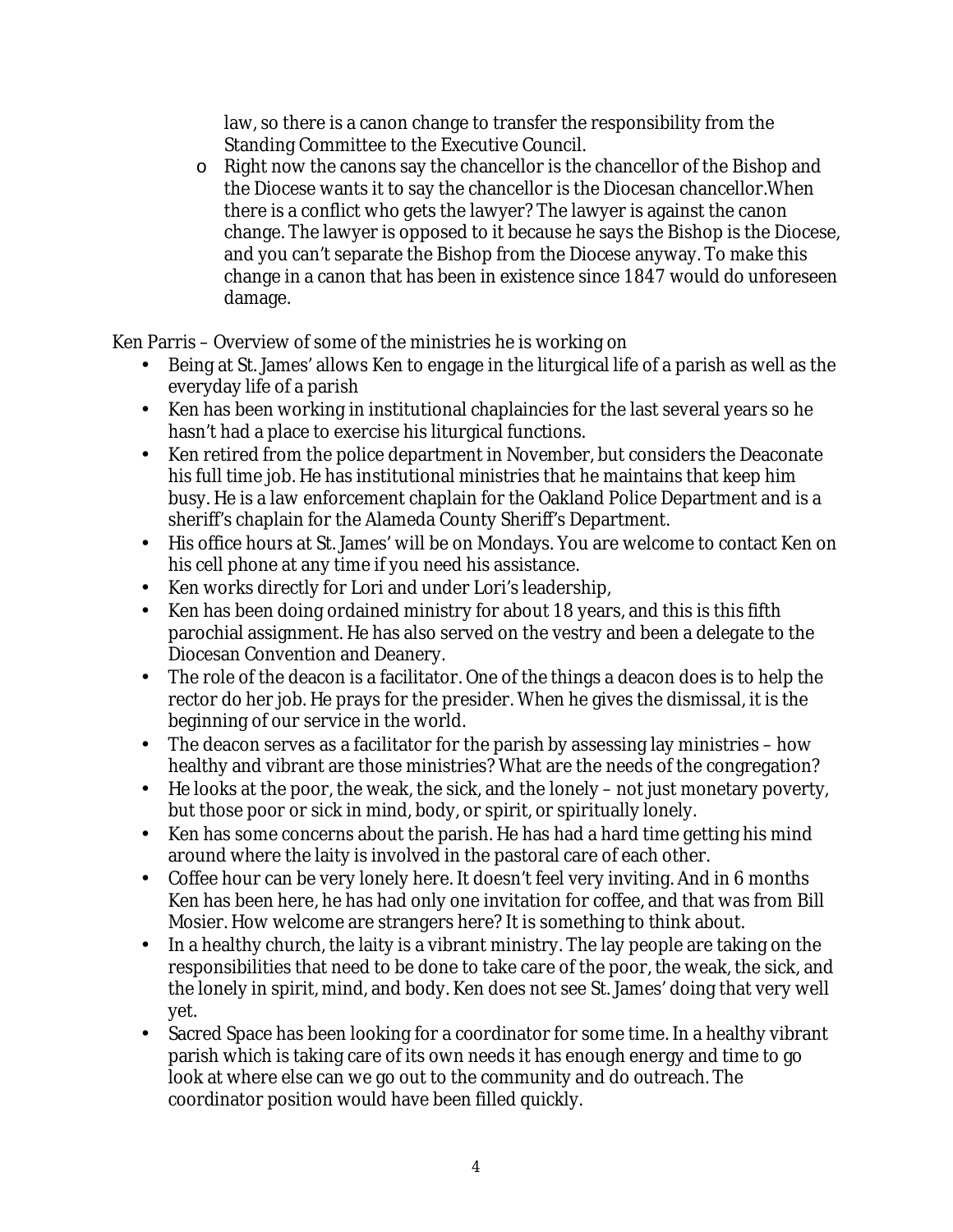- Ken is willing work on some of these things under the Lori's leadership, and see what we can do to help grow the lay ministry here, first the in-reach part of it, and then the outreach.
- Ken works with the Lay Eucharistic Visitor ministry. We have some very capable lay individuals who are passionate about doing this ministry. We need to do what we can as a parish family to support them in that ministry, and we need to insure that this ministry does what it needs to do as far as taking care of our in-reach needs. It is an "extraordinary" ministry because you are bringing the presence of Christ to someone who cannot be here on a Sunday.
- The other thing Ken has been working with at Lori's invitation is the Tri-City Interfaith Council (TCIC), which is a group of faith-based communities in the tri-city area working to build bridges in the faith community. They undertake various projects that are of interest to all the faith communities, such as peace advocacy and Washington Hospital spiritual care. They also address celebrations, holidays, and holy days for the various faith communities, and help sponsor a Holocaust memorial day. TCIC also tries to make the community of large more aware of the diversity of the tri-city faith community.
- Lori stated that take-away is that sometimes our assumptions are not always accurate for people who come in with a different perspective and it's important for us to hear that and examine it. Bev mentioned that while St. James' is very "Sunday morning" welcoming, in the two years have been here they haven't received any invitations except to church-related activities.

E-mail Vote

• Let the record reflect that an e-mail vote to approve an additional \$400 to come from the Building Fund to finish the dry rot repairs was passed.

Update on Parish Retreat on October 5th

- Vestry members should be signed up for the parish retreat by now.
- The Lead Team and Rob Moss have been doing a lot of work on the retreat.
- Rob Moss will be communicating through Lori to Stephanie Green about the program so that she will have a program for children.
- We have already approved \$3,500 (\$2,288 from the Endowment disbursement and \$1,212 from the Evangelism Special Interest fund) as a budget for this event.
- Motion was made to approve an expenditure of \$1,640.19 for Rob Moss's expenses and honorarium (\$1,000 for the Saturday retreat and preaching on Sunday, and \$640.19 for the hotel, flight, and rental car). Moved by Bud Spalding, seconded by Dave Nelsen. Motion approved.
- Motion was made to spend up to \$750 for ASL interpreters for the retreat from the budgeted amount for interpreters. Moved by Mike Scrutton, seconded by Bud Spalding. Motion approved.
- Responsibilities for the retreat: Donald Razzolini coffee & pastries, the Nelsen's lunch, Al & Mary Casas – afternoon break, and Mike Scrutton & Bud Spalding –setup.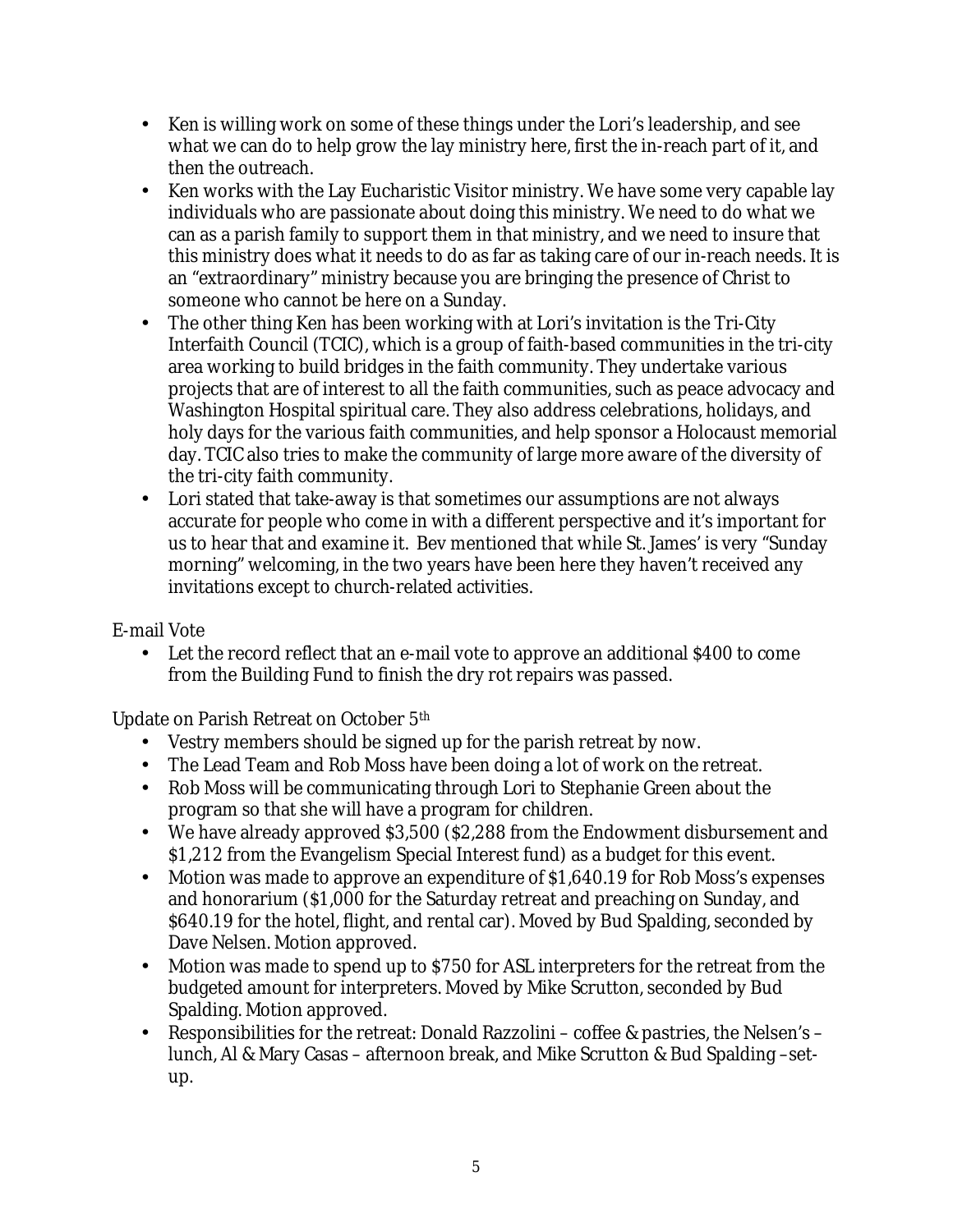- It was suggested to send out another e-mail to encourage people to sign up for the retreat.
- Dave Nelsen compared costs for lunch from Minerva's and Subway. Subway would be little more than half the price of Minerva's, but we would have to put more effort into Subway – helping with cleanup, buying supplies, etc. A few people would miss part of the conversation.
- We have \$2,760 left after paying Rob Moss, minus \$300 for the children's program, leaving \$2,400. It was suggested that we address lunch as we get closer to the event.

# CREDO Retreat

- 8-day retreat put on by the church pension fund that clergy attend every 5 years.
- Lori has been assigned a retreat in 2014, but the cost of \$500 is required now.
- Motion was made to pay \$500 for the CREDO retreat in 2014, money to come from the Special Interest Scholarship fund. Moved by Bud Spalding, seconded by Bev Mosier. Motion approved.

# Sexton or Cleaning Service

- Lori stated the cleaning service is doing fine.
- The yard work was not included in the contract. Bud Spalding has been helping with the mowing and watering for the present.
- Do we want to hire a sexton to cover gardening and janitorial, or do we want to hire a landscaping service (as well as continuing the cleaning service)?
- We were paying the sexton \$1,150 per month. Right now we are paying the cleaning service approximately \$500 a month.
- The current cleaning company also does yard work. It might be possible to add yard work to our contract.
- With a cleaning/landscaping service, we would have to cover some of the special needs that our sexton did as needed. We would lose having someone immediately available to do heavy lifting, and someone who would help with some seasonal setup, such as for Lent.
- There is some cleaning that isn't being done the trash isn't being emptied out of Lori's office, the study and the vestry room aren't being vacuumed, and the windows aren't being washed. We may need to expand the scope of the cleaning.
- It was suggested to contract out the landscaping for now, but look at the issue again in a few months. It was also suggested to continue with the cleaning service at least until the end of the year. The sexton is hard position to fill, and there are too many things going on to do interviews at this time.
- Al Casas and Bud Spalding will map out the scope of work for the landscaper.
- There are some projects that a cleaning service will not due changing batteries in the smoke detectors, changing clocks, etc.
- It was suggested to post a list of on-going projects that need to be done. Items could be checked off and dated as projects are completed.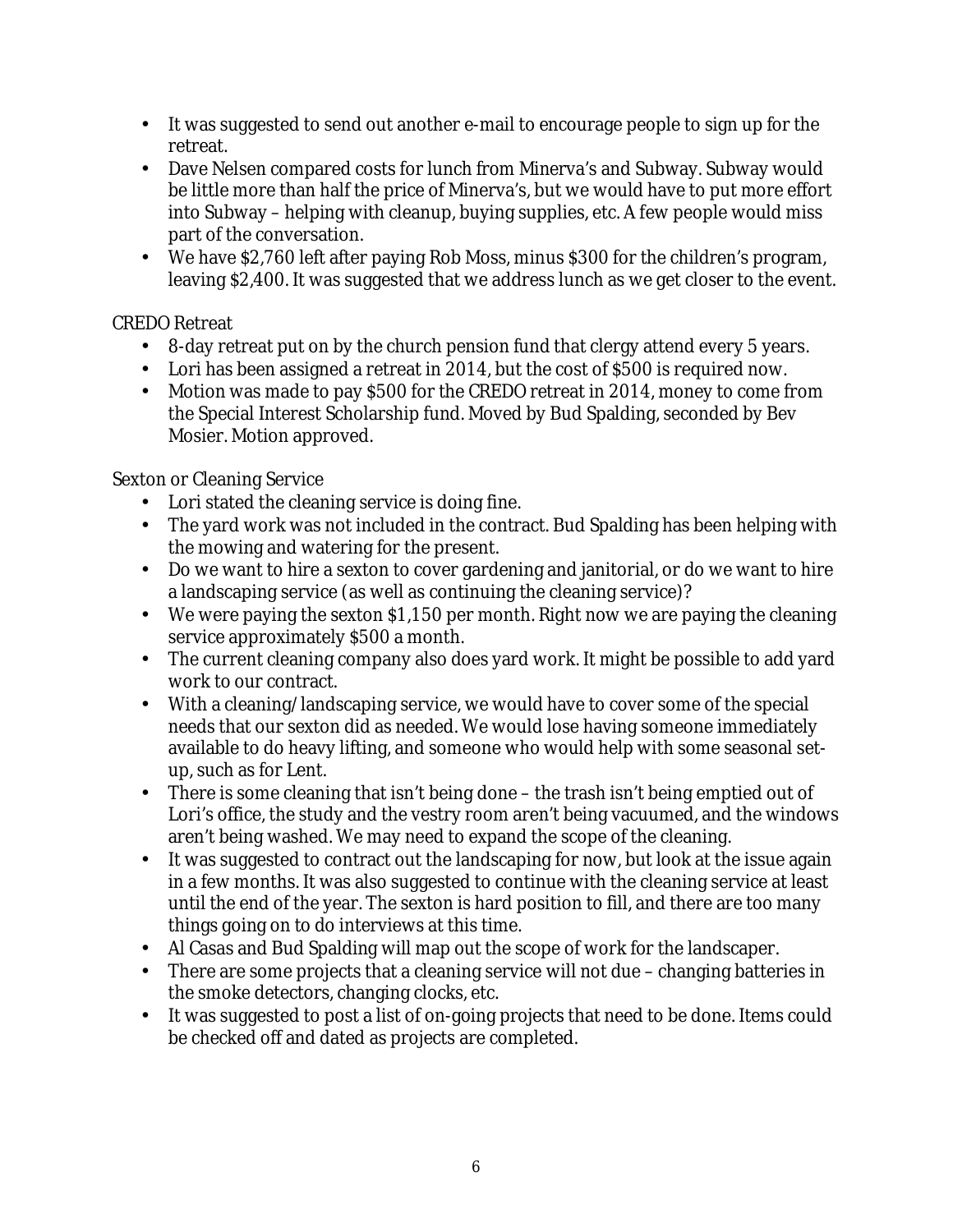Mutual Ministry Review

- The vestry felt good about the review the openness, the frankness, the willingness to talk about our "warts." It was very helpful, and members of the vestry gained a lot from it. The vestry also gained some tools in dealing with different circumstances.
- One thing heard at the review was the issue of getting new leadership. Part of that is because people aren't not as quick to commit, and part is because we have "silo" ministries – closed systems. Some of the work of the entire church is to examine these and make them more permeable, more welcoming and more accessible. How do we expand our vision about who can actually do ministry here?

### CLUSTER REPORTS

Communication and Welcoming Cluster Report, Sept 12, 2013

The Window Newsletter – Our monthly publication that provides a great window for our congregation and others to view the many diverse activities going on in our parish continued to do that with the September issue.

The "Summertime Blues" that seemed to beset the production of the previous two or three issues were for the most part left behind. Thanks to Ralph Locher designing and getting out the first copy fairly early, numerous corrections and improvements, many minor in nature, were able to be addressed and made in a timely manner. Thus, he had time enough to provide a final review copy.

Thanks largely to Mike Scrutton's work, updates to the last page were made, adding the listing of Stephanie to the church staff. We fell short of perfection, though, and next month we vow to get Jennifer Carini's first name spelled correctly.

Welcoming - The Welcoming Committee is signed up for hosting the coffee hour on St. Francis Day, Sept 29. Dave is coordinating this effort.

Respectfully submitted, Jack and Dave

\*\*\*\*\*\*\*\*\*\*

• The St. Francis' Day banner needs to be put up the Monday before the day.

## FACILITIES REPORT September 2013

Since the August Vestry Meeting the Facilities Group has been active and involved. These are some of the tasks, requests or items we have dealt with:

TERMITES – The program to eradicate termites and repair or replace damaged property has been completed. A more extensive report will be submitted.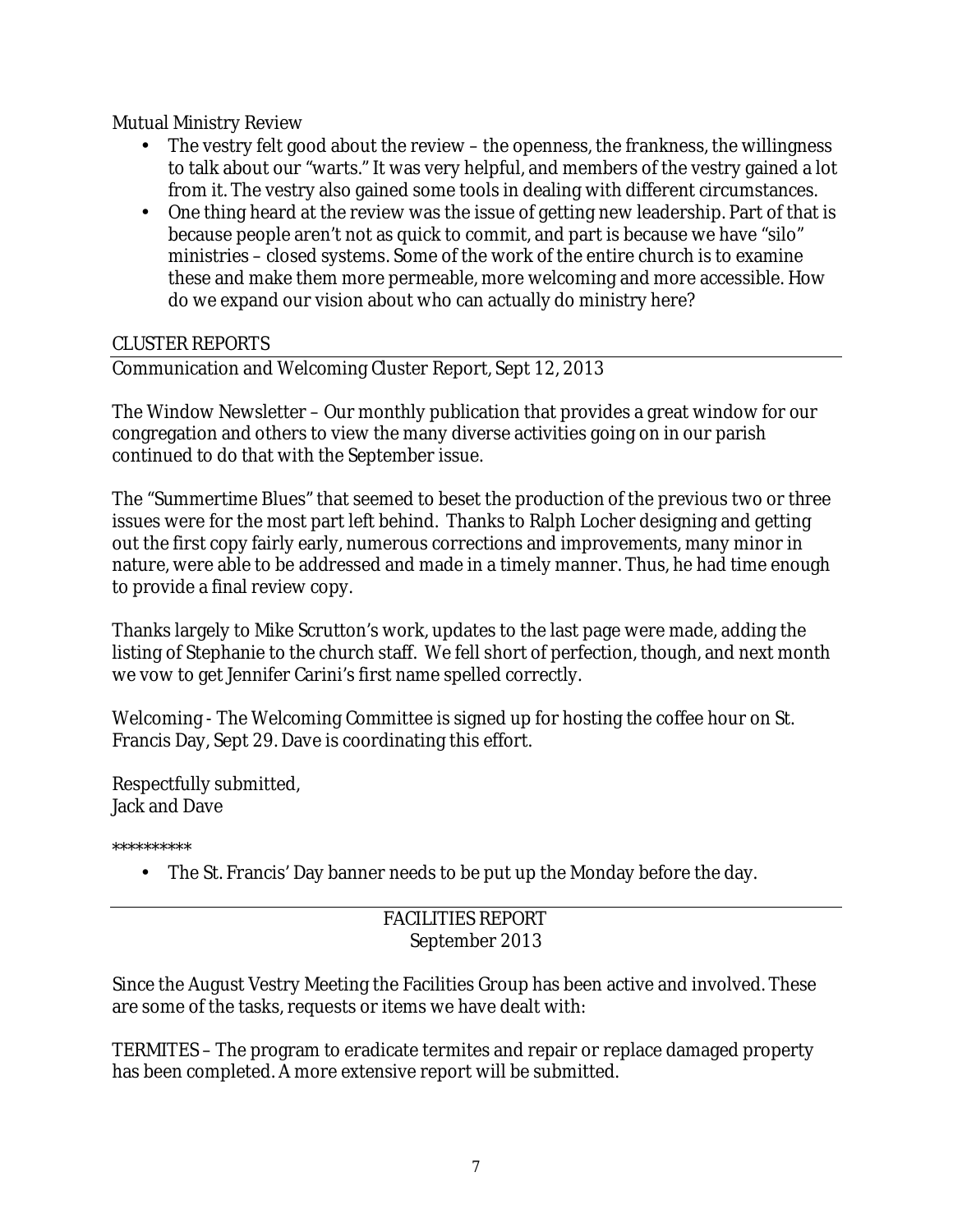CHILDREN, TEEN, FAMILY MINISTRY – Rev. Stephanie Green has moved her office to the back of the Main Church. All locks have been Re-Keyed to the appropriate security level. All three primary offices are keyed to a higher security level.

DOORS TO CHURCH – Repaired the Panic Hardware on the front doors to the Main Church

DOOR STOP, EB1 – The doorstops to the Ed Bldg. have been checked. Broken stops repaired

LIGHTS – Exit Lights in Church and various Flood light and walkway lights around the campus have been replaced

EQUIPMENT – Most of the equipment lost in the theft in May has been replaced. We are now able to provide equipment for work parties to use.

LOCKS – Locks to the Equipment sheds have been replaced. Keys will be via centralized issue.

ROUTINE MAINTENANCE – When our Sexton quit, there were several tasks which needed to be covered. INSIDE MAINTENANCE has been contracted to a firm that specializes in Office Maintenance. Facilities has attempted to maintain a watering and mowing schedule for the primary lawn areas. The search will soon be underway for a Sexton, duties as well as some yard maintenance.

WORK PARTIES – The past few months have seen a decrease in participation in Work Parties, and in the scheduling. In part, we choose to believe that this is a result of vacation time as well as the aging of the community. It is certain that the way things were must change.

LITTLE CHURCH – the Little Church Project is moving forward. It is under the watchful eyes of Sylvia Ma and Bruce Roberts

MEMORIAL GARDEN – The Memorial Garden Committee has continued to maintain the Garden and is working closely with the Little Church project

Respectfully submitted, Al Casas and Bud Spalding

\*\*\*\*\*\*\*\*\*\*

St. James Episcopal Church Termite Program Final Report

BACKGROUND: Since March, the Vestry of St. James has been aware of a termite Control and Eradication Program by monthly reports from the Facilities Group. We have reported on the initial Bid process, the program changes made because of needed structure repairs,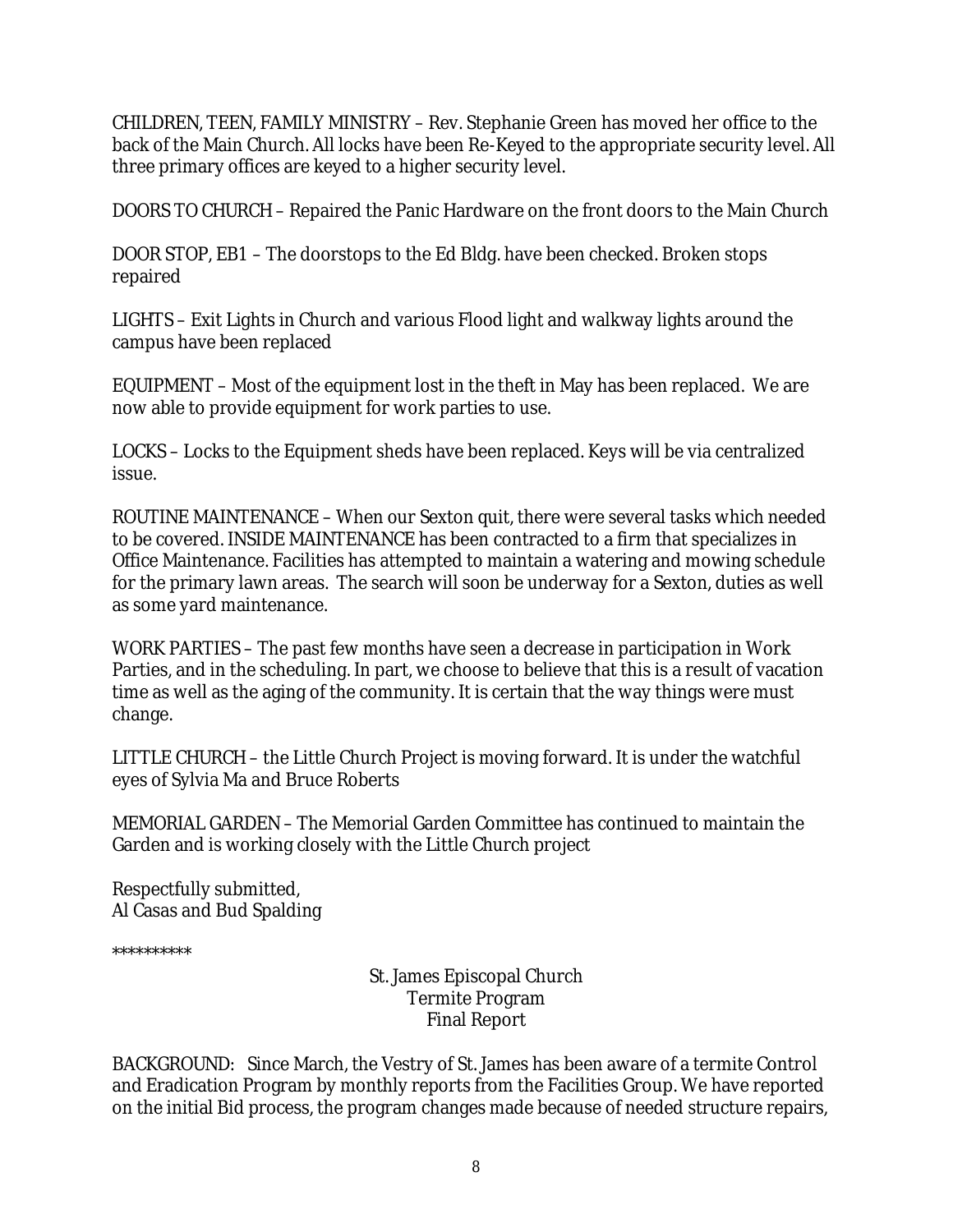the supplemental bid requests and the award of contract to Hi Tech Termite Control to eradicate Termites and make structural repairs. In their Supplemental Report and Bid Hi Tech indicated that their initial inspection and report were limited in overall scope, and if the in depth repair work revealed more extensive damage, an additional report would be filed. On August 30, the last day before the Labor Day Weekend, more extensive damage was found, consisting of Dry Rot.

At this point, the cost of repairs was at \$9200. An orally quoted price for these needed additional repairs was \$1200, of which \$800 was still available from the Vestry authorization. At this point there were two apparent option; (1) to "button up" the project leaving the damage "as is" and proceed with additional bids for roof repairs at a potential cost of several thousand dollars, or (2) find an additional \$400 to have the on site work crew complete the existing project and make long term (a few years) repairs as indicated . The funds were approved by an emergency Vestry e-vote.

The work continued over the Labor Day Holiday weekend and to the following Wednesday. Payment for the initial work was paid on September 3. The supplement check for the projected \$1200 was held until completion of the project. Upon completion of the project, the final inspection report was submitted and payment was made. An overpayment will be reimbursed by Hi Tech. The bottom Line is that the ongoing Termite Eradication Project has been completed.

There are some issues and points of information that have come out of this program: Warranty – Hi Tech will warranty their work for a period up to three years. They also offer an on going inspection and treatment program at an annual fee in excess of \$650. Termites – Termites can be eradicated, but can or will return if not serviced regularly. The last previous record of Termite inspections or treatment at St. James was in 2002. Construction- The last phase of this project was the repair of Dry Rot, most likely caused by leakage of water from ponding of water on the flat roof surfaces on the Church. Repairs that were made were to be long term repairs, a few years, but were not permanent reconstruction.

Respectfully Submitted, The Facilities Group Bud Spalding and Al Casas

\*\*\*\*\*\*\*\*\*\*

On September 12, the final business transactions with Hi Tech Termite Control was completed. On this date, St. James received the following items from Hi Tech:

- 1. A Thank you letter for doing business with them
- 2. A Standard Notice of work completed and not completed The primary inspection, findings, and work to repair damage - \$8618
- 3. A Standard Notice of work completed and not completed The secondary and extensive damage findings while making the initial repairs. These were the findings that prompted the special Vestry approval of supplemental funding in order to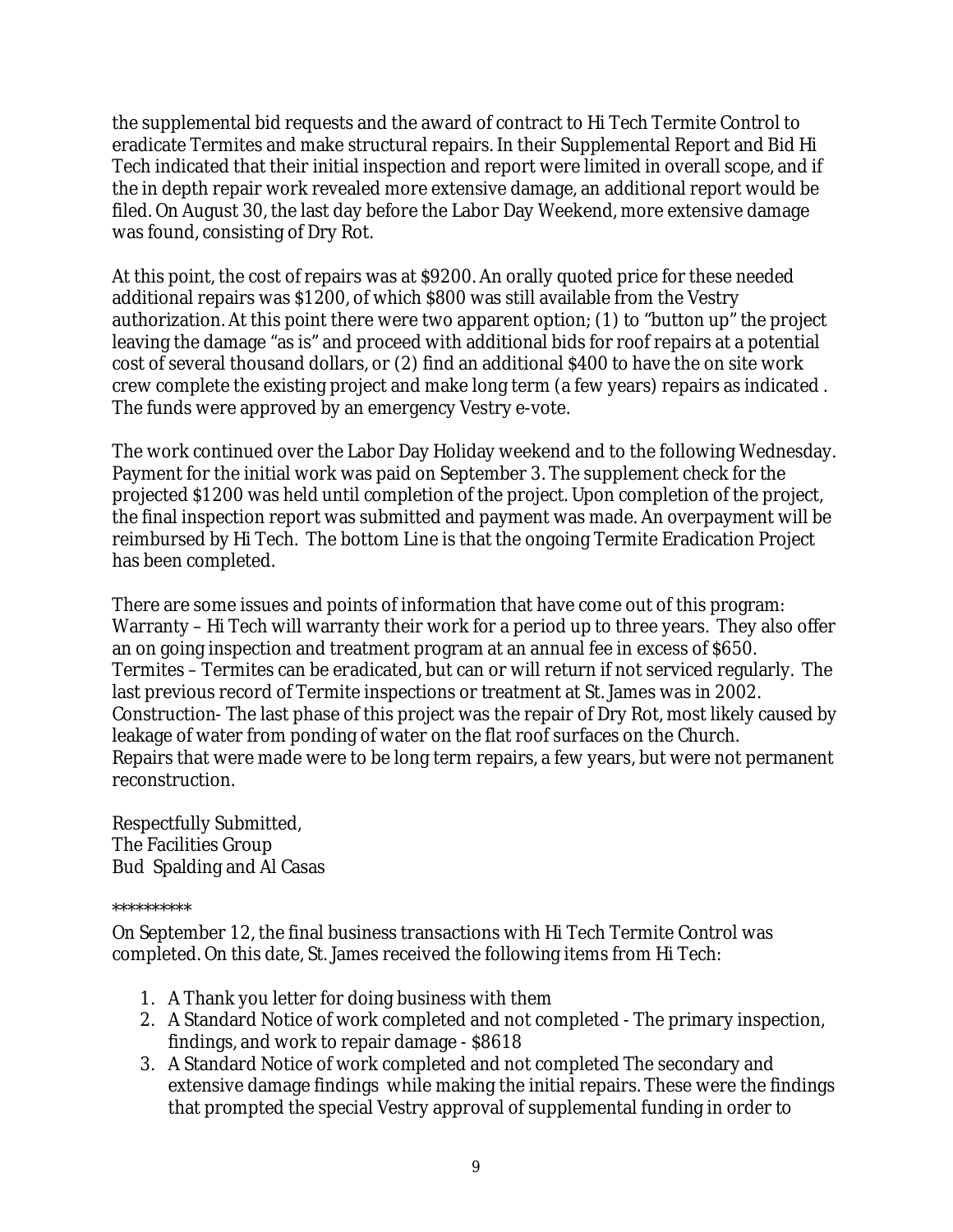ensure the completion of the job. The final cost after the final breakdown - \$800

- 4. A rebate check of \$ 400, resulting from an overpayment.
- 5. An Invoice /Statement showing a cost breakdown and no balance due.

This project is complete. Bud Spalding

### Faith Formation Report September 12, 2013

Plans for Adult Faith Formation for the Fall:

9/15 Brother Thay (Thich Nhat Hanh) 9/22 Feminist Mysticism and Images of God 9/29 Obedience in Action

A seven week series "Animate Faith": 10/13 God 10/20 Religion 10/27 Jesus 11/3 Salvation 11/10 Cross 11/17 Bible 11/24 Church These involve DVD presentations followed by discussion. Journals for the whole series cost \$15 and are very high quality. There are two presenter guides available for use by discussion leaders.

The programs presented by Ken Trant on 9/1 and EJ Hilliard on 9/8 were well attended.

Children, Teen and Family Ministry:

The first report by our new CTF Coordinator will be presented separately.

Alison Saichek Faith Formation

\*\*\*\*\*\*\*\*\*\*

CTF Minister's Report Vestry Meeting, September 12, 2013

Preliminary Work/Hiring Process Attended St. James' Patronal Feast liturgy and potluck. Observed games and talked with youth and children.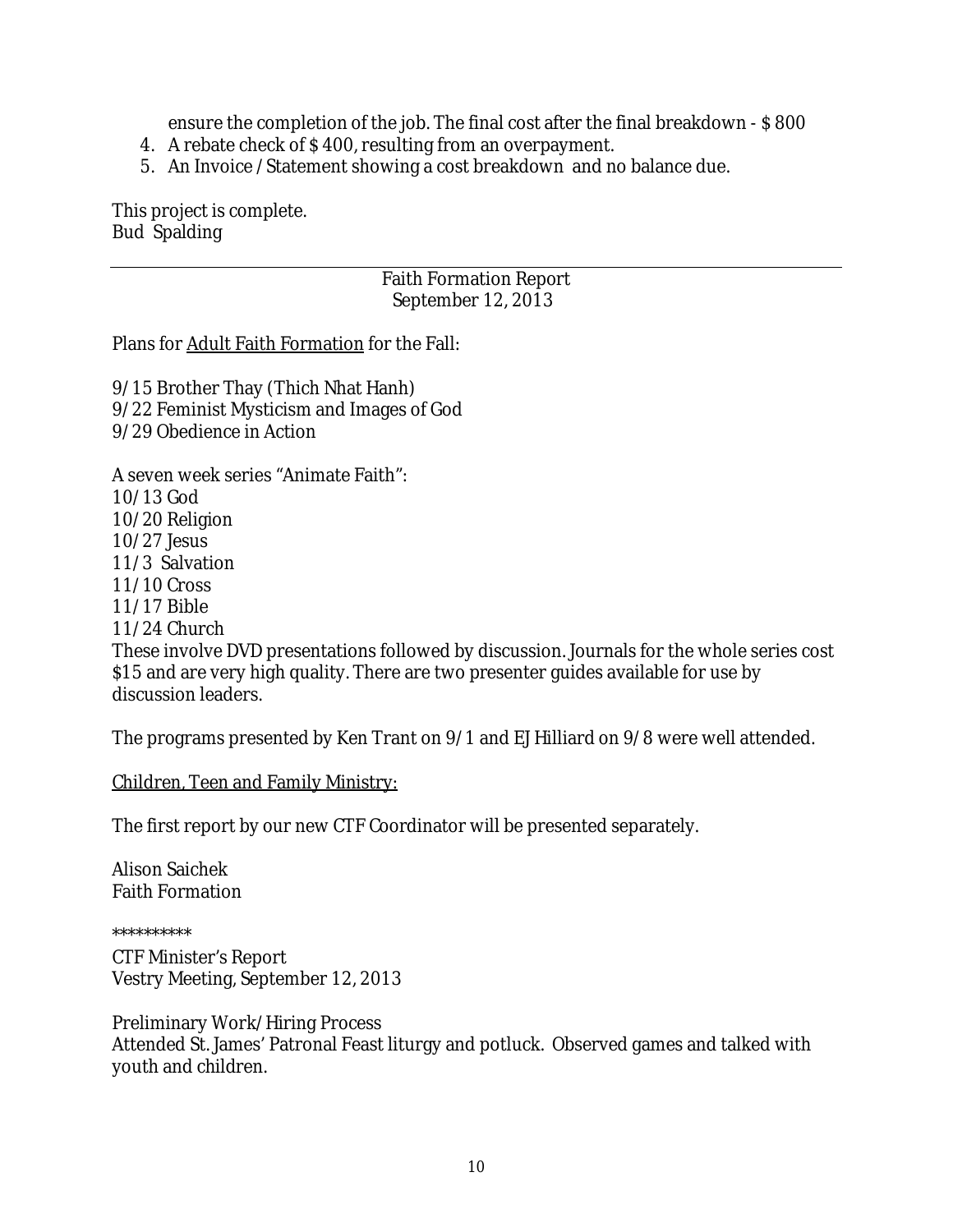Attended one day of Vacation Bible School for observation and to meet the VBS ministering community.

Completed all hiring paperwork for the Diocese. Verified transfer process for healthcare coverage through Kaiser Permanente. Filed New Assignment Notice with Church Pension Group.

Meetings with the Rev. Lori Walton

Met with Lori for supervision and planning on the following dates: September 4 (2 hours); September 5 (1 hour); September 9 (2 hours). We also spoke by phone on the evening of September 7 for 30 minutes in preparation for Sunday, September 8.

Sunday School Cleared, cleaned and rearranged Sunday School room (EB 3).

Reorganized interactive story sets and art supplies in EB3 for children's use during work time.

Designed a week-by-week, four-month schedule of Fall curriculum topics by using *Grow, Proclaim, Serve* as a base and then expanding and adapting the course of study to connect with our liturgical celebrations of St. Francis Day, All Saints and Advent. Theme: "Young and Called"--a series that will allow us to focus on the figures of Samuel, Francis, Clare, and David (all called into God's service as young people) in anticipation of considering Christ's coming as a "different kind of king" in Advent.

Began identifying ministry partners for teaching Sunday School and created a preliminary schedule for Story Tellers and Companions for September through December 2013.

Met formally with Ami Locher and Lauren Doherty to discuss assistance with Sunday School and their history of teaching at St. James'. Met informally with Brian Cochran to gain a sense of the history of Sunday School and Godly Play at St. James'.

Began to familiarize myself with the resources of Godly Play supplies stored in EB4.

Compiled a four-month calendar of Sunday School learning, family-friendly worship, fellowship days and service opportunities for children and families. Verified dates and events with Jan and Lori.

Taught the first day of Sunday School with Jan Scrutton as Companion on September 8. Story: "Hannah's Prayer and Samuel's dedication to service at Shiloh" (original narration based on biblical text).

## St J Youth

Met with Jan Scrutton for one long meeting and two brief meetings for planning purposes for St. J Youth and to learn about the community of children and youth at St. James. Mike Scrutton was also present for the short meetings.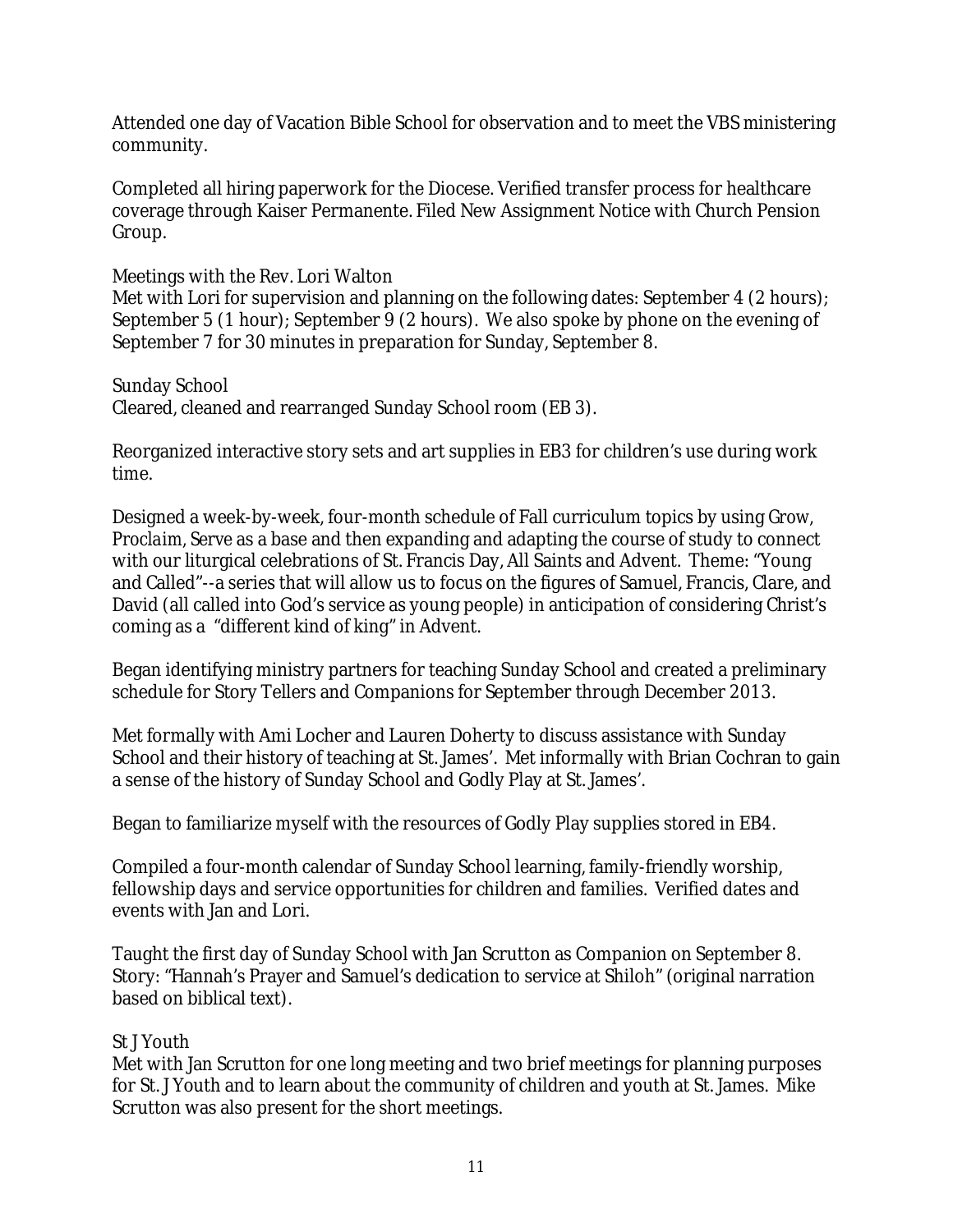Exchanged extensive emails with Youth Leaders Jan and Mike Scrutton in the interest of creating a calendar for the Youth for the fall involving monthly evening meetings with the Scruttons; monthly Sunday morning faith formation offerings with me; service opportunities with Abode and Sacred Space; and field trips in the interest of fellowship and community-building. Jan will be presenting the fruit of those discussions in calendar form.

Designed a mini-curriculum of monthly faith formation offerings to coincide with markers in the liturgical year (St. Francis, All Saints, and Advent) to be communicated in calendar form with blurbs for publication.

Spent some time "hanging" with the Youth after church on Sunday, September 8, to begin to get to know what's going on in their everyday lives (full as they are!).

Service commitments and opportunities for Youth and Children Communicated with John Trubina, Founder and Director of Sacred Space, and Bev Mosier about how the children and St. J Youth at St. James' might contribute to St. James' current ministry with Sacred Space. We are making a commitment for the children to assemble lunch bags for Sacred Space in November and for the Youth to attend the Eucharist and serve lunch to the Sacred Space community in December. We will invite families of Sunday School children and families of Youth to contribute to the lunches in November and December, respectively. Youth may also assemble lunch bags in December. (A hot meal is already being provided by Lynn Locher and Janet Fischer.)

Initiated invitation for John Trubina to come to speak to St. J Youth at their November 10, Sunday evening meeting; his work will be featured again in the Youth Faith Formation meeting on November 24, alongside others'.

**Nursery** Did inventory of Nursery toys.

Initiated refreshment/cleaning of Nursery toys for the Fall.

Had hour-long pastoral meeting with Nonie Aluzzi in anticipation of her surgery and to help discern ways in which St. James' might be of assistance to her during her recovery. Enjoyed time together with Nonie's daughter, Hazel, and my son, Liam, in the Nursery.

Joined Lori and Jan Scrutton to pray for Nonie and offer her a prayer shawl on Nonie's last Sunday before taking six weeks of paid medical leave.

Accepted responsibility of finding volunteers to cover Nursery during Nonie's medical leave.

Liturgy

Assisted the Rev. Carol Cook with Sunday services at 8:00 am and 10:30 am on August 18.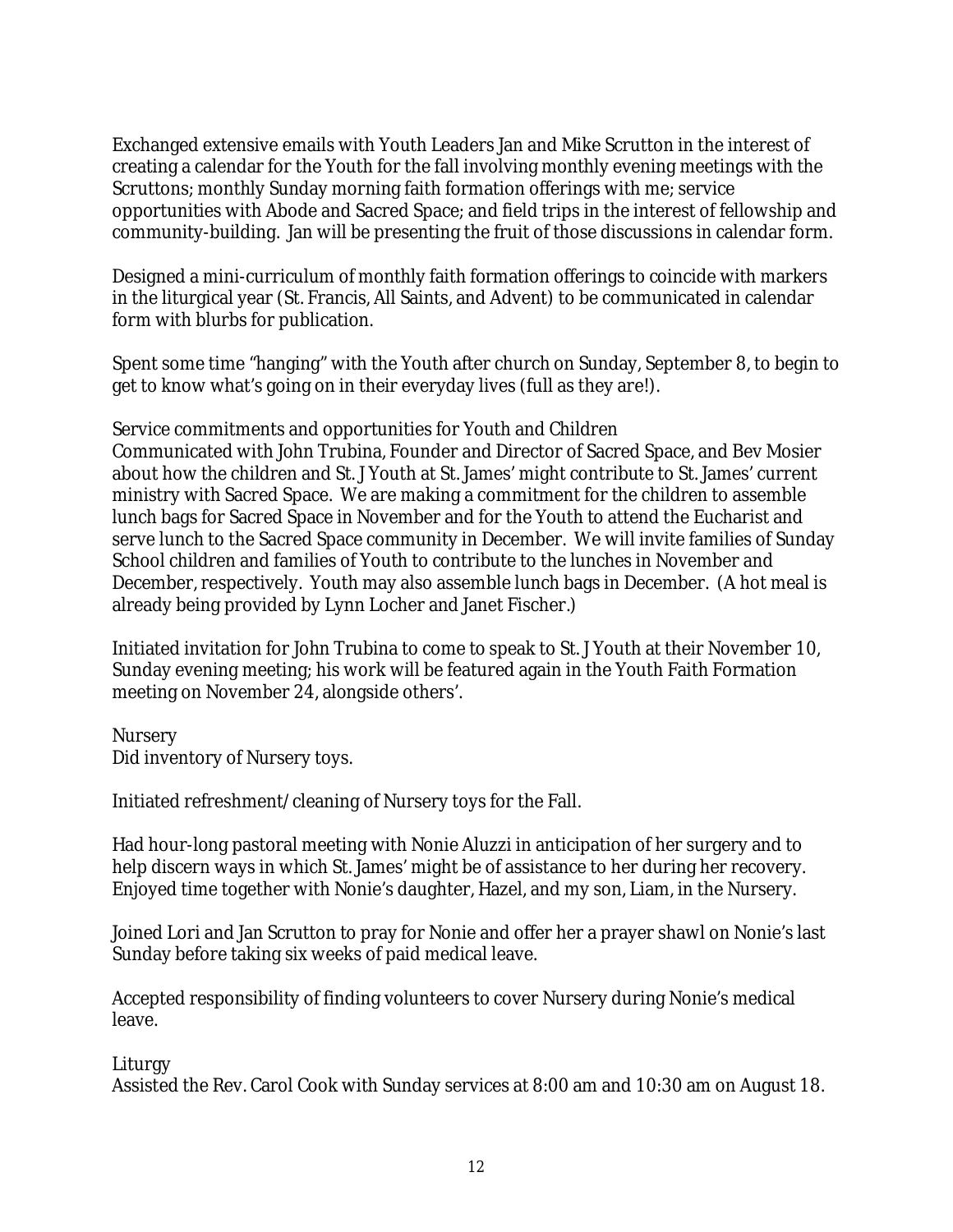Was commissioned as CTF Minister with Youth Leaders, Jan and Mike Scrutton, in the 10:30 am service on September 8.

Offered blessing of backpacks and students in the 10:30 am service on September 8.

Engaged in preliminary liturgical planning with Lori for the Feast of St. Francis. Offered suggestions for readings, Eucharistic prayer, hymns, and post-communion prayer for the feast day. Furnished text documents of readings from the *Life of St. Francis* by Bonaventure and Eucharistic Prayer from St. Gregory's, San Francisco. Agreed to pursue copyright clearance for readings.

Parish Retreat Began planning the curriculum for a Day of Discipleship for children on the day of the Parish Retreat.

Began recruitment of Ministry Partners to assist with children's program on that day.

Began communications directly in the 10:30 service and in published writing to invite children and encourage their registration for the retreat.

Parish Communications Wrote one introductory *Window* article for September.

Wrote CTF weekly announcements for August 25 and September 1, 8 and 15 and requested deletions.

Devised plan with Youth Coordinators for submission and deletion of weekly announcements in coordination with David in the office. Communicated plan to David and Lori.

Initiated discussion about having parallel articles on Children's and Youth Ministries for the Window. Offered suggestions for rotating authorship and content.

Computer and Office

Cleaned out shelves and drawers and reorganized supplies in rearrangement of CTF office.

Began exploring resources in archive of materials.

Picked up new computer from Apple and met with Mike Scrutton for installation of printer and Microsoft Office software. *Immense thanks to the Vestry for such a wonderful computer and printer and to Mike for taking the time and lending the expertise to get both up and running!* 

Attended one Apple tutorial for the MacBook Air (part of the One-on-One year plan).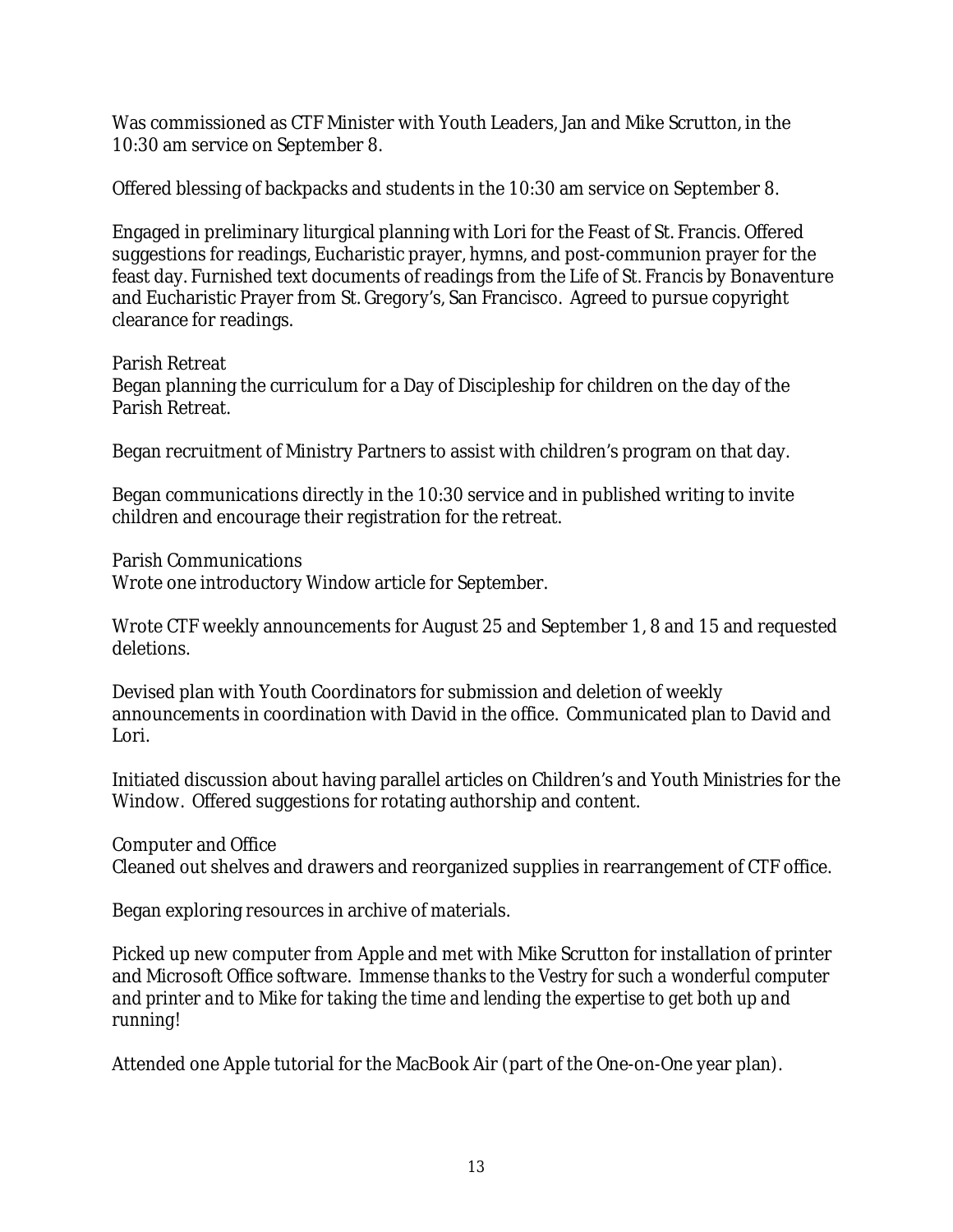Diocese

Made commitment to attend Fresh Start (9:30 am - 2 pm on the second Thursday of each month at the Cathedral), beginning September 12.

Registered for Clergy Conference at the Bishop's Ranch.

Attended installation of the Rev. Jeffrey Frost at St. Timothy's, Danville.

Attended half-day of Equipping the Beloved Community continuing education day at St. John's, Ross, on August 24, 2013. Attended plenary session with Bishop Marc and keynote speaker on incorporating All Souls observance into parish life. (We are already doing this with the children and Youth!) Attended a workshop on history, nutrition and ethics of wheat and bread production in light of Christian conventions of sharing bread at the Eucharist.

Followed up with Sarah Crawford on Diocesan overpayment for first pay cycle of August 1- 15. I received a full half-month's pay when we anticipated that the pay would be pro-rated for August 12-15; August 12 was my official start date. I believe that in the last two weeks with full-range planning for the fall, the additional effort required for ministry start-up with facilities management and communications, and attention to certain pastoral care responsibilities, I have fulfilled the outstanding hours in the initial pay period.

Respectfully submitted, The Rev. Stephanie Green

Cluster Report Parish Life – September 2013 Submitted by: Bob Bynum, Ralph Locher

Goals for 2013

- **A.** On-going
	- a. Continue support in the following areas…
		- Kitchen/coffee hour
		- Congregational Outreach
		- Congregational Activities…
			- 1. Receptions & Memorials
				- 2. Special Events lead by outside sources

## Current Projects & Activities

- § Ladies' Flatlanders: twenty-one ladies spent a nice week-end in Pajaro Hills
- § Coffee Hour

Projects & Activities - Updates

§ Coffee Hour: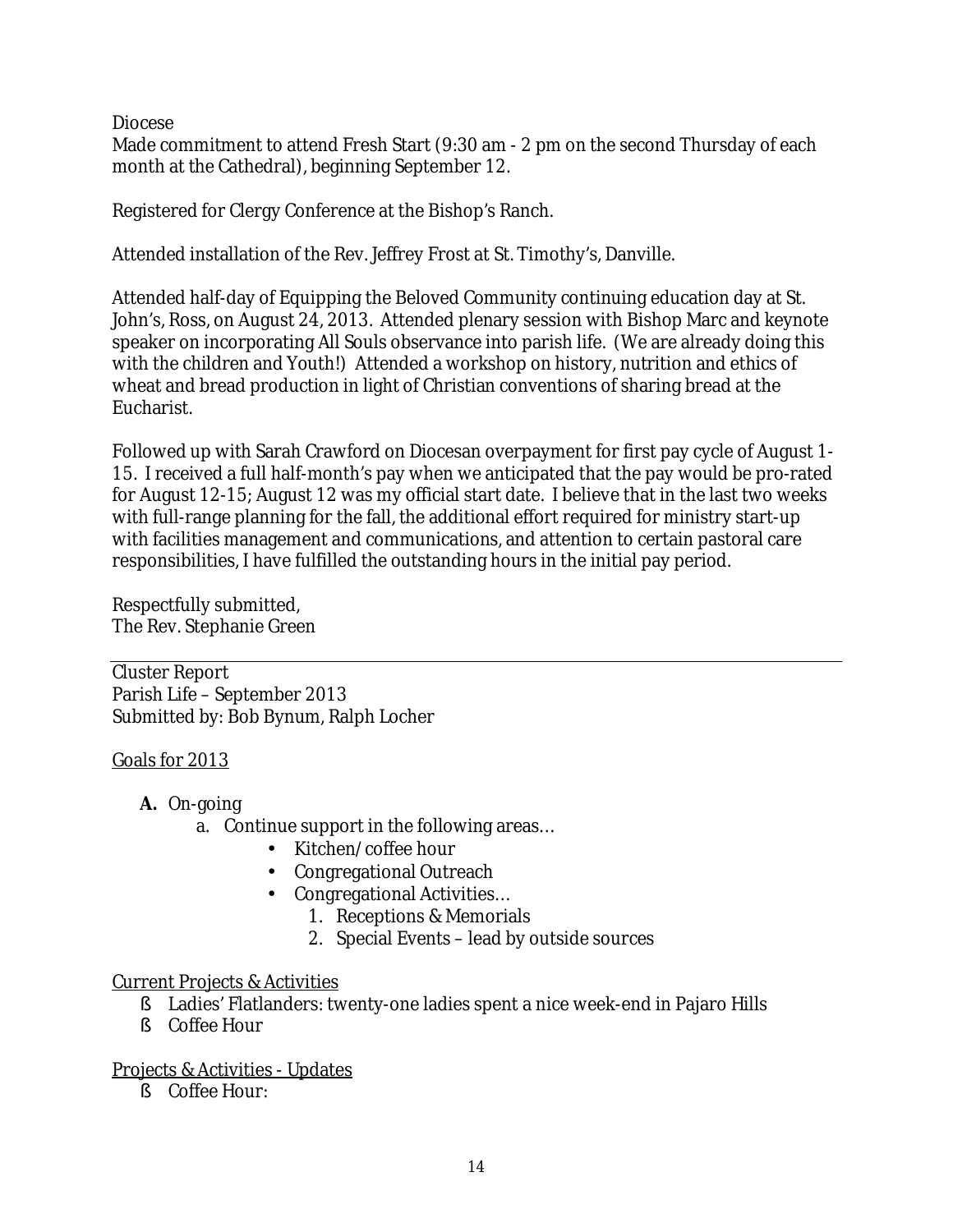- o Provided refreshments for 10:30am coffee hour on Sunday (9/8)
- o Manage both coffee hours for the following Sundays: 9/15 and 9/22 in the absence of Sandra Motley
- o Bob and I will fill-in as well as recruit volunteers for set-up and clean-up. She has also requested more help for clean-up after the 10:30am coffee hour so we hope that we can schedule some of these volunteers on a more permanent basis.
- o Refreshments: Getting people to volunteer is an on-going problem so in addition to church announcements, Ralph will write an article for *The Window.*

### Upcoming Events

- § Parish Retreat: Respond as requested.
- § Las Pasados: This celebration is not presently posted on the church calendar. If St. James' celebrates it as in the past few years, I assume it would occur on Sunday, 12/17. Parish Life would help with the food and set-up.

\*\*\*\*\*\*\*\*\*\*

• Parish life needs to give some thought to coffee hour

### Social Ministries and Congregational Care Cluster Report - September 2013

The leaders of the various SMCC ministries report the following activities since the last Vestry meeting:

### Abode Dinners are continuing to go well.

Abode Kids is waiting to hear about our new contact with dates for the fall. We are set up for some of our most popular activities – tie pillows, flower arrangements in decorated pots, clay beads and shrink art.

Sacred Space is still in need of a new coordinator. Meanwhile, Bev Mosier is serving as interim coordinator. Sixty lunches were prepared, and all but two distributed on Sunday September 8<sup>th</sup>. After sharing the Eucharist, the lunches and many good conversations, toiletries were also given out by members of St. Clare's in Pleasanton.

It is possible, however, that Sacred Space will need to make some change. This week the City of Hayward is looking at a proposed ordinance to end food distribution in Hayward parks. There was a meeting on Saturday September 7 and another on Wednesday September 11. The outcome has not been reported as of this writing.

Deaf Ministry: Bill Mosier is now teaching two art classes at Fremont Oaks Gardens (FOG), a residential senior community that includes deaf seniors: i.e., his ongoing Monday painting class and a new Friday drawing class. This month Bev and Bill also visited Carlton Plaza in Fremont, which has 9 deaf residents. One (along with her late husband) was an active member of the Episcopal Conference of the Deaf for many years, so that was an enjoyable reunion for Bill, who learned of her presence at Carlton Plaza from another deaf Episcopalian resident of another assisted living center in San Francisco to whom Bill took the Eucharist a few weeks ago. During his SF visit, Bill was updated on some history re: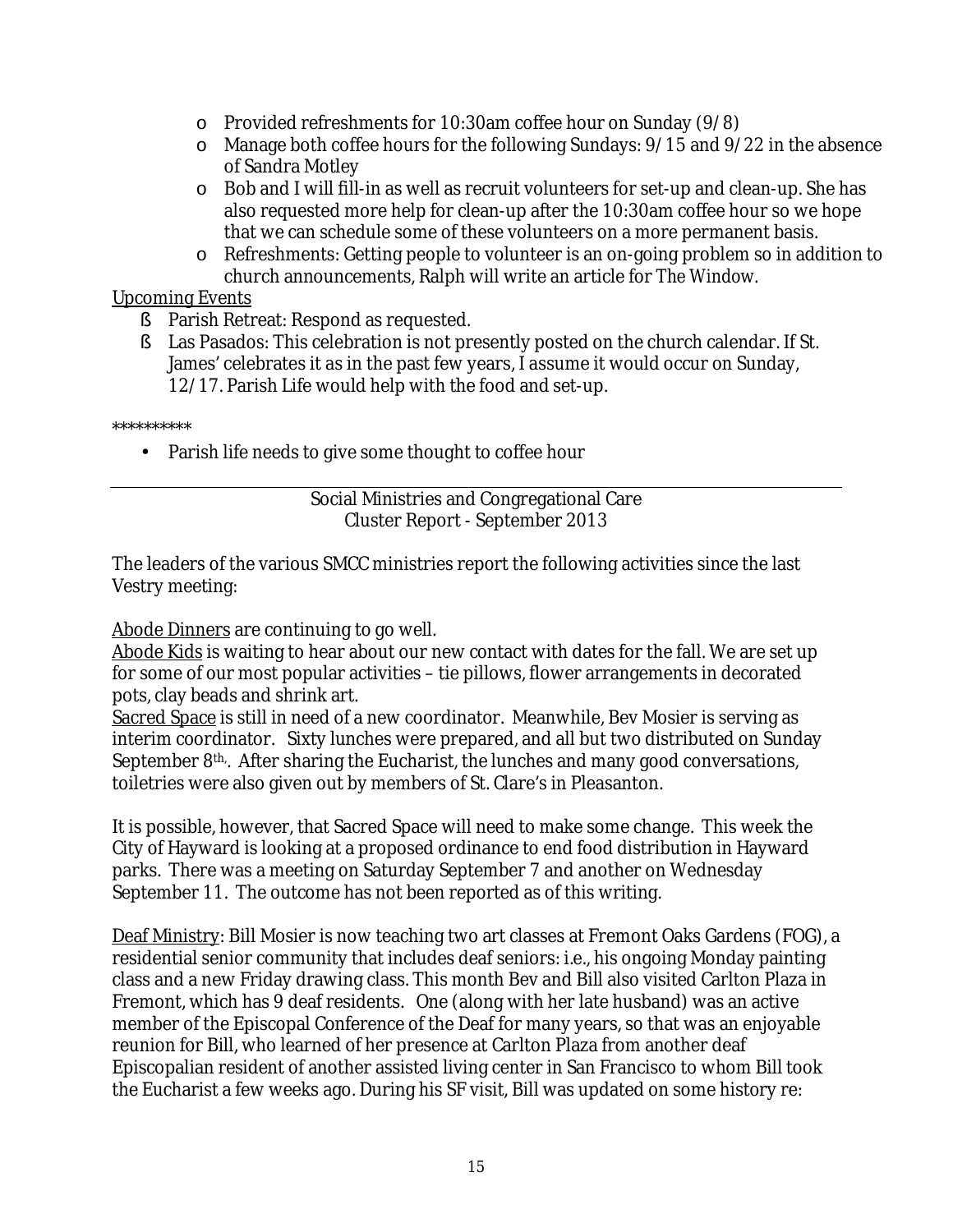Deaf ministry in the diocese of California and got information about others to contact, e.g., the woman at Carlton Plaza. During the Carlton Plaza visit, Bev also met up with two friends from years gone by. Bill's friend and Bev's friends introduced the Mosiers to the rest of the deaf residents and it was agreed that the Mosiers would begin visiting Carlton Plaza, in addition to FOG.

\*\*\*\*\*\*\*\*\*\*

- The contract for Abode Kids has been approved for six months.
- Sacred Space there is an ordinance in Hayward that is being proposed that would make it illegal to pass out food in public parks in Hayward. There have been 2 meetings about the ordinance, and the vote is October 1st .
- Bill Mosier has had surgery for a second cochlear implant, and it will be programmed on October 16th. The hope is Bill will hear better after the programming.

## **Lead Team Report – September 2013**

- 1. Preparations for the Parish Retreat, October  $5<sup>th</sup>$  Work on content progressing well; this will be on the agenda of the September meeting.
- 2. Rector and Wardens had further meetings with Caroline McCall in preparation for the Mutual Ministry review, held on September 5th.
- 3. Junior Warden assisted in the on-boarding of Rev. Stephanie Green as Children, Teen & Family Minister. Laptop and printer have been purchased and commissioned, including networking.
- 4. Participated in the review of August and September Newsletters.

Respectfully submitted, Lori Walton, Rector Janet Fischer, Senior Warden Mike Scrutton, Junior Warden Lynn Locher, Treasurer

\*\*\*\*\*\*\*\*\*\*

• Margaret Rainey will be celebrating her  $90<sup>th</sup>$  birthday on October  $9<sup>th</sup>$ . There is a birthday party for her on Saturday, October 12<sup>th</sup> in Vacaville. People from St. James' have been invited to join her family to celebrate.

Rector's Report Vestry Meeting, September 12, 2013

> Because the Rector's report may contain information of a personal nature, it is no longer published on the web. Parish members may review the Rector's report in the church office if they wish.